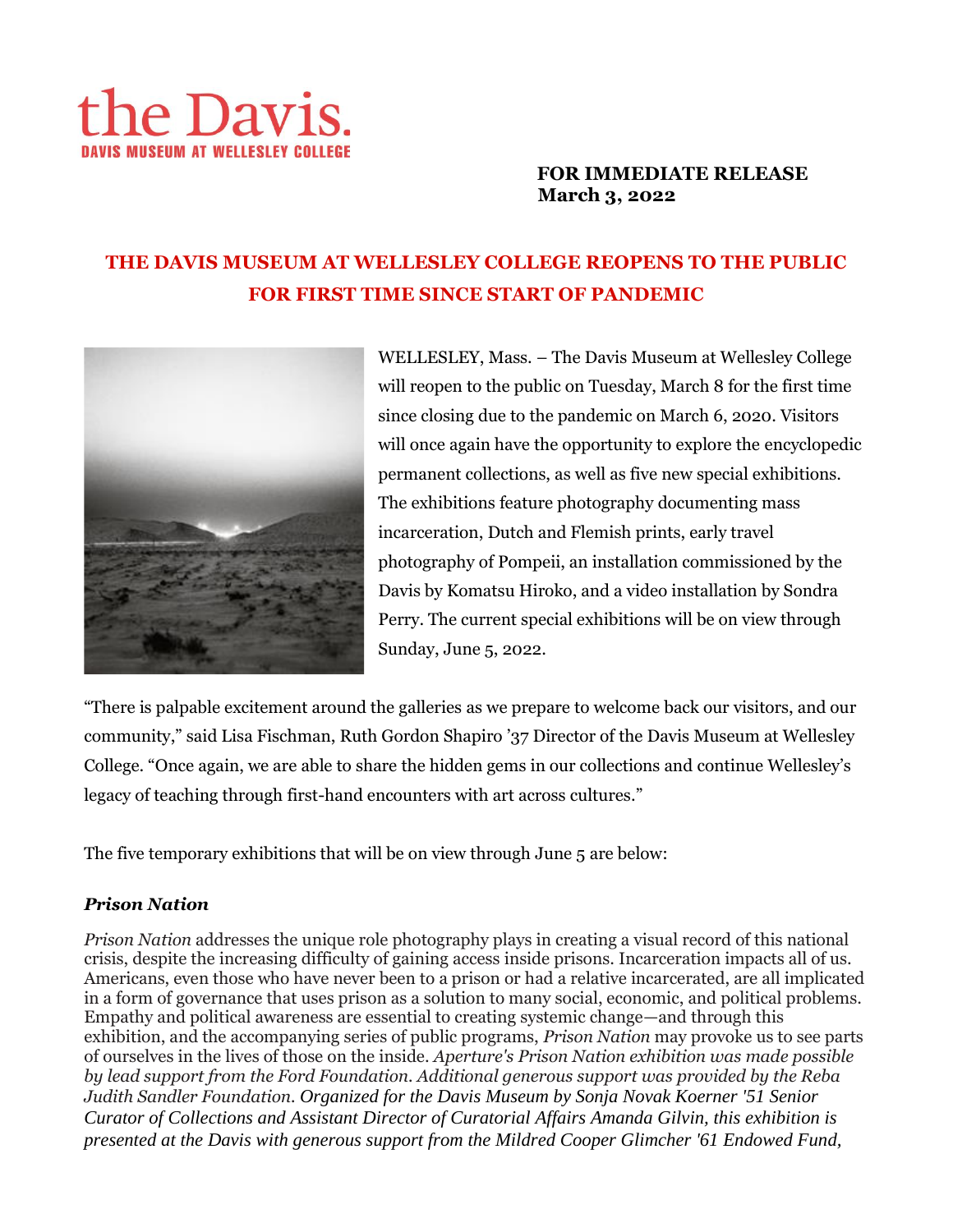*the Anonymous '70 Endowed Davis Museum Program Fund, the Palley Endowment Fund for Davis Museum Outreach Programs, and Betty P. Rauch '65*

## *Philosophers, Muses, and Gods: The Ancient World in Dutch and Flemish Prints*

This exhibition addresses the widespread, multidisciplinary engagement with Greco-Roman antiquity among scholars, students, and art collectors in sixteenth- and seventeenth-century Northern Europe. Engravings and illustrated books drawn from the holdings of the Davis Museum and Special Collections highlight how printed media reproduced and circulated knowledge about ancient art, literature, philosophy, science, and political history on a scale unprecedented before the development of printing technology. *This exhibition is curated by Heather Hughes, Kemper Assistant Curator of Academic Affairs and Exhibitions, with generous support from the Marjorie Schechter Bronfman '38 and Gerald Bronfman Endowment for Works on Paper and with special thanks to Wellesley College Special Collections.*

# *Picturing Pompeii: Archaeology and Early Travel Photography*

*Picturing Pompeii* explores how the nineteenth-century advent of photography shaped Italy's developing tourist industry and had an indelible impact on the public perception of Pompeii's ancient ruins. *This exhibition is curated by Nicole Berlin, Assistant Curator of Collections, with support from the Sandra Cohen Bakalar '55 Fund.*

## *Komatsu Hiroko: Creative Destruction*

The award-winning photographer Komatsu Hiroko has developed her latest installation, *Self-Slowing Error*, specifically for the Davis Museum's Levine Gallery. Komatsu uses 8x10 prints, large rolls of uncut photographic paper, and videos filmed during previous exhibitions to coat the gallery in monochrome, generating a uniquely embodied experience of photography. In the wake of massive redevelopment projects in her home city of Tokyo, this installation reflects on the logic of capitalism, questioning the cycles of creation and destruction that define urban space in the twenty-first century. *Curated by Carrie Cushman, the former Linda Wyatt Gruber '66 Curatorial Fellow in Photography, this exhibition is generously supported by a grant from the Japan-U.S. Friendship Commission, Wellesley College Friends of Art at the Davis, the Mildred Cooper Glimcher '61 Endowed Fund, and the Anonymous '70 Endowed Davis Museum Program Fund.* 

## **Sondra Perry:** *IT'S IN THE GAME '17 or Mirror Gag for Vitrine and Projection*

*IT'S IN THE GAME '17 or Mirror Gag for Vitrine and Projection grew out of artist Sondra Perry's* conversation with her twin brother, Sandy, about how their experiences in higher education were equally rife with racism, class discrimination, and exploitation. Juxtaposed with family photos, video game clips, and virtual sculptural animations, the siblings chat as they walk through museum galleries. Through these refracted reflections, Perry exposes the colonial histories and racist presence of today's leisure activities—like video games and museum visits. *Commissioned by the Henie Onstad Kunstsenter, Oslo (HOK) and the Institute of Contemporary Art (ICA), University of Pennsylvania, this exhibition was curated for the Davis by Sonja Novak Koerner '51 Senior Curator of Collections and Assistant Director of Curatorial Affairs Amanda Gilvin with generous funding from The Helyn MacLean Endowed Program Fund for Contemporary and South Asian Art and the Joan Levine Freedman '57 and Richard I. Freedman Gallery Gift. Courtesy of the artist and the Bridget Donahue Gallery.*